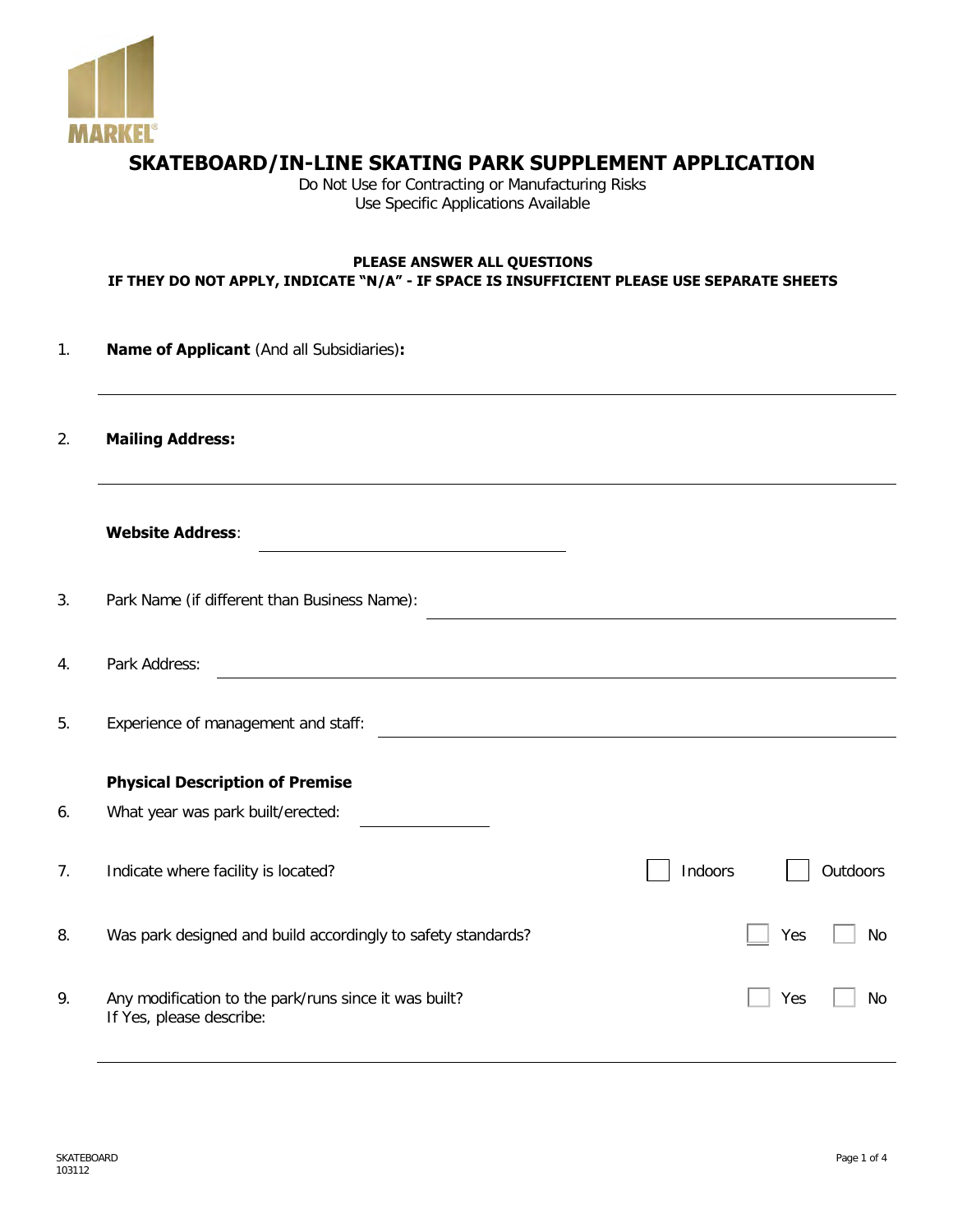|     | Number of runs:                                                                                              |            |    |
|-----|--------------------------------------------------------------------------------------------------------------|------------|----|
| 11. | Do the runs accommodate different degrees of difficulty for beginners, intermediate and<br>advanced skaters? | Yes        | No |
| 12. | Are the runs clearly marked with signs or by colored borders to indicate, level of<br>difficulty?            | Yes        | No |
| 13. | Does the park display and enforce a set of safety and conducts rules?                                        | Yes        | No |
| 14. | Is a waiver signed by all participants or their legal guardians?<br>Please provide a sample copy.            | Yes        | No |
| 15. | Does the park have a well-qualified, experienced skate patrol?                                               | Yes        | No |
| 16. | Are regular inspections made of the grounds and runs?<br>How often?                                          | Yes        | No |
| 17. | Is night skating allowed?                                                                                    | Yes        | No |
| 18. | Is sufficient lighting provided?                                                                             | $\Box$ Yes | No |
| 19. | Walkway<br>Netting<br>Fencing<br>Are runs surrounded by<br>Other - Describe:                                 |            |    |
| 20. | If spectators allowed in the skating area, are they protected from flying objects?                           | Yes        | No |
| 21. | Are skaters protected from interference and distraction by spectator?                                        | Yes        | No |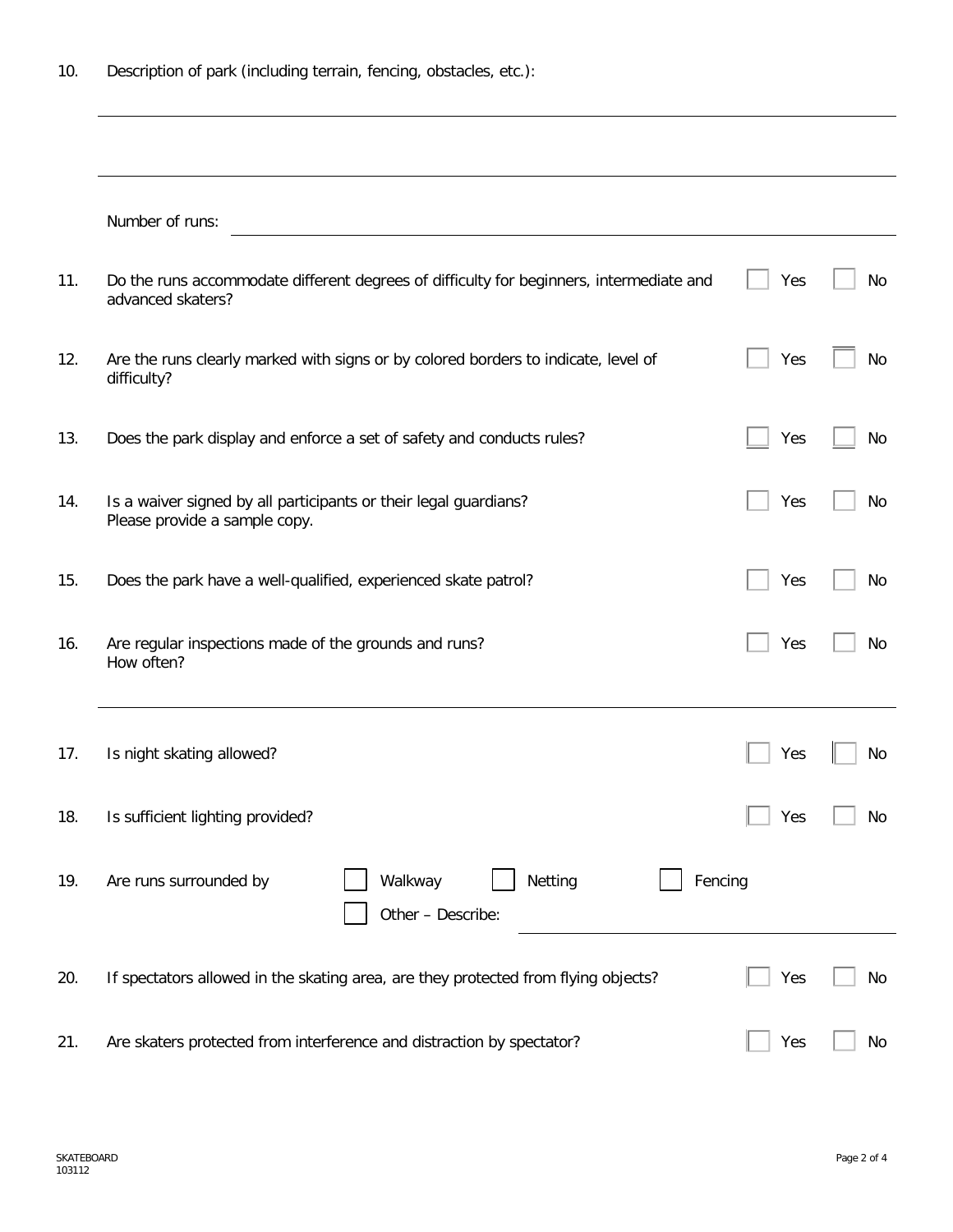| 22. | Are modified skateboards allowed?                                                                                                                                       | Yes | No  |
|-----|-------------------------------------------------------------------------------------------------------------------------------------------------------------------------|-----|-----|
| 23. | Does the park sponsor competition, especially those with acrobatic events?<br>Provide complete details and dates:                                                       | Yes | No  |
| 24. | Does the park require and enforce wearing of full protective gear by all<br>participants/skaters?                                                                       | Yes | No  |
| 25. | Number of staff members, per shift?                                                                                                                                     |     |     |
| 26. | Do staff members wear special clothing for easy identification and carry a first aid kit<br>each of the runs?                                                           | Yes | Νo  |
| 27. | Are all staff members required to be First Aid Certified?                                                                                                               | Yes | No  |
| 28. | Are staff members trained on procedures on how to handle disturbances, expel unruly<br>patrons from the park or to revoke their skating privileges without undue force? | Yes | No. |
| 29. | Any rental of equipment?<br>If Yes, what are rental receipts?                                                                                                           | Yes | No. |
| 30. | Are skateboard and gear thoroughly inspected before and after rental?                                                                                                   | Yes | No  |
| 31. | If any repairs are done on premises, are the people qualified and experienced?                                                                                          | Yes | No  |
| 32. | Is there a pro shop?<br>Operated by:<br>Others<br><b>Risk</b><br>If by Risk, what are the sales for this operation?                                                     | Yes | No  |
|     | If by Others, is a Certificate of Insurance and Additional Insured Certificate obtained?                                                                                | Yes | No  |
|     | Is there a snack or refreshment shop?<br>Others<br>Operated by:<br><b>Risk</b>                                                                                          | Yes | No  |
|     | If by Risk, what are the sales for this operation?                                                                                                                      |     |     |
|     | If by Others, is a Certificate of Insurance and Additional Insured Certificate obtained?                                                                                | Yes | No  |